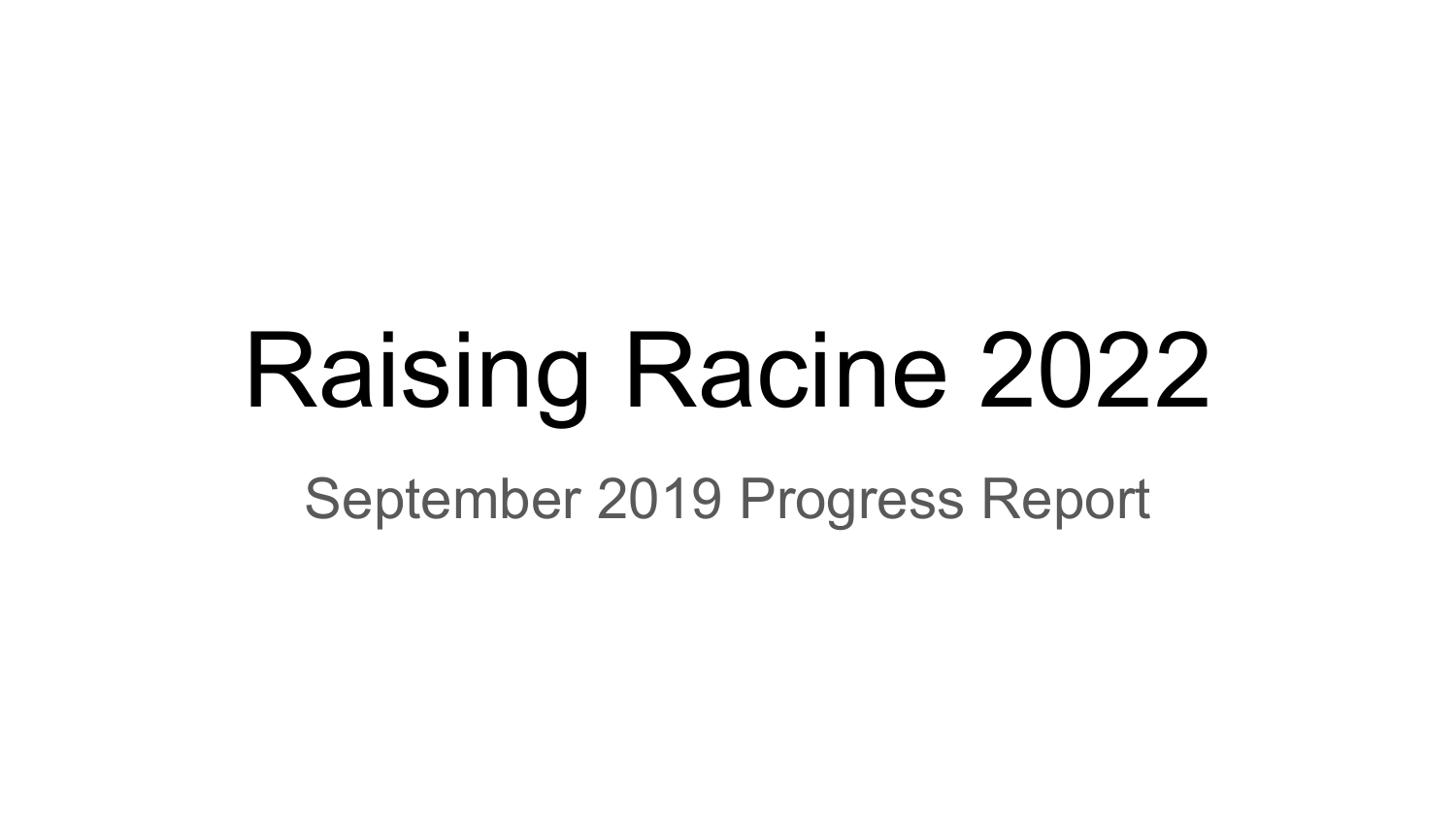Ensure experiences, opportunities and choice so every RUSD student is academically, socially and emotionally successful and ready for career and/or college

- Four-year graduation rate from 76.8% to meet or exceed state average by 2022
- ACT: Eleventh grade students at or above the CCR Benchmark:
	- Math: from 16.8% to 26.8%
	- $\circ$  Reading: from 22.5% to 32.5%
- Ninth grade students earning 7 high school credits (including math-Algebra 1 or higher) from 60.5% to 80%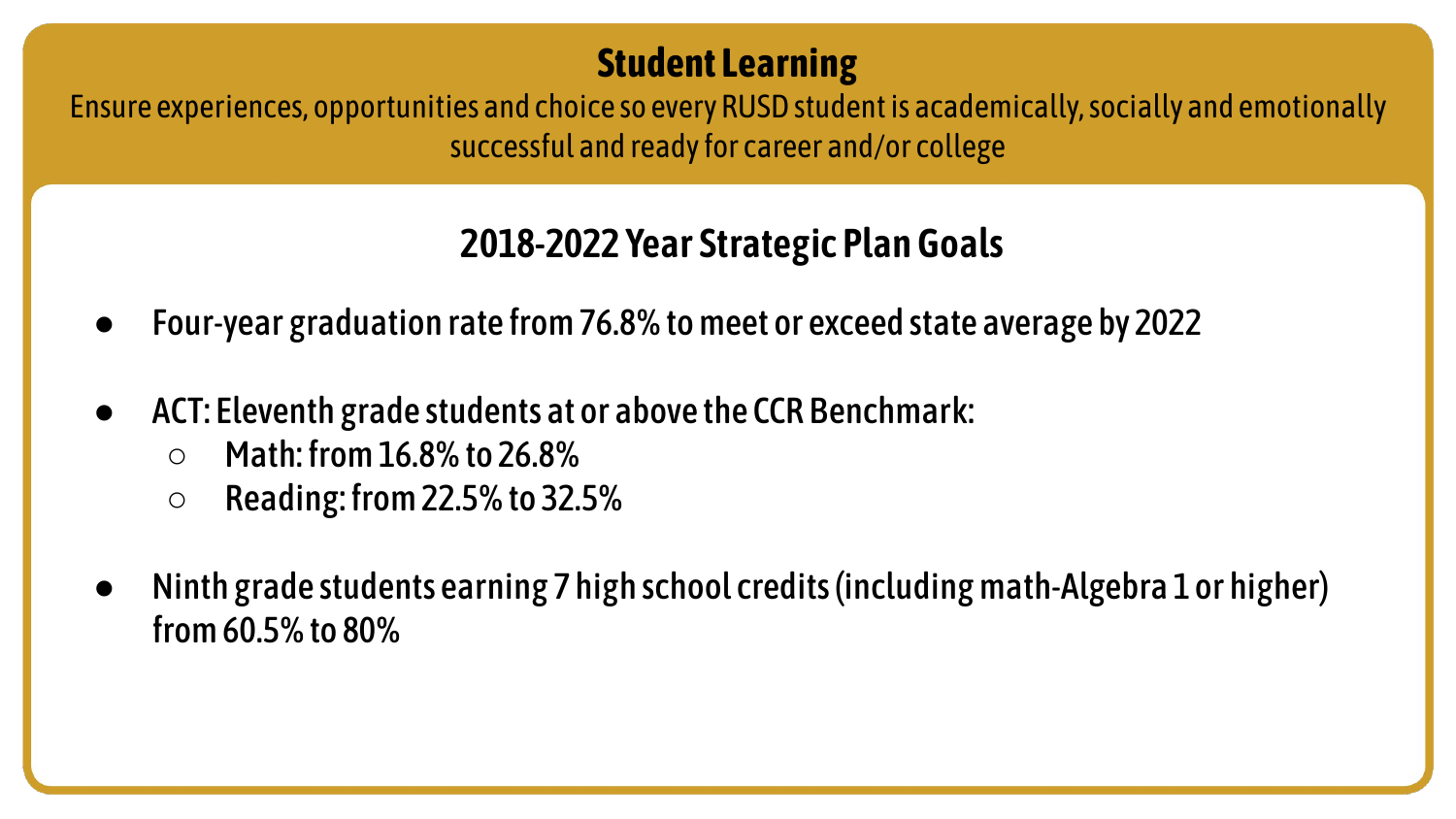Ensure experiences, opportunities and choice so every RUSD student is academically, socially and emotionally successful and ready for career and/or college

- Forward Exam: 7th grade students scoring proficient/advanced increased by 15%:
	- $\circ$  Math: from 10.6% to 25.6%
	- $\circ$  Reading: from 14.8% to 29.8%
- MAP at the CCR Benchmark increase by 15%:
	- 3rd grade students reading from 23.5% to 38.5%
	- 5th grade students math from 23.7% to 38.7%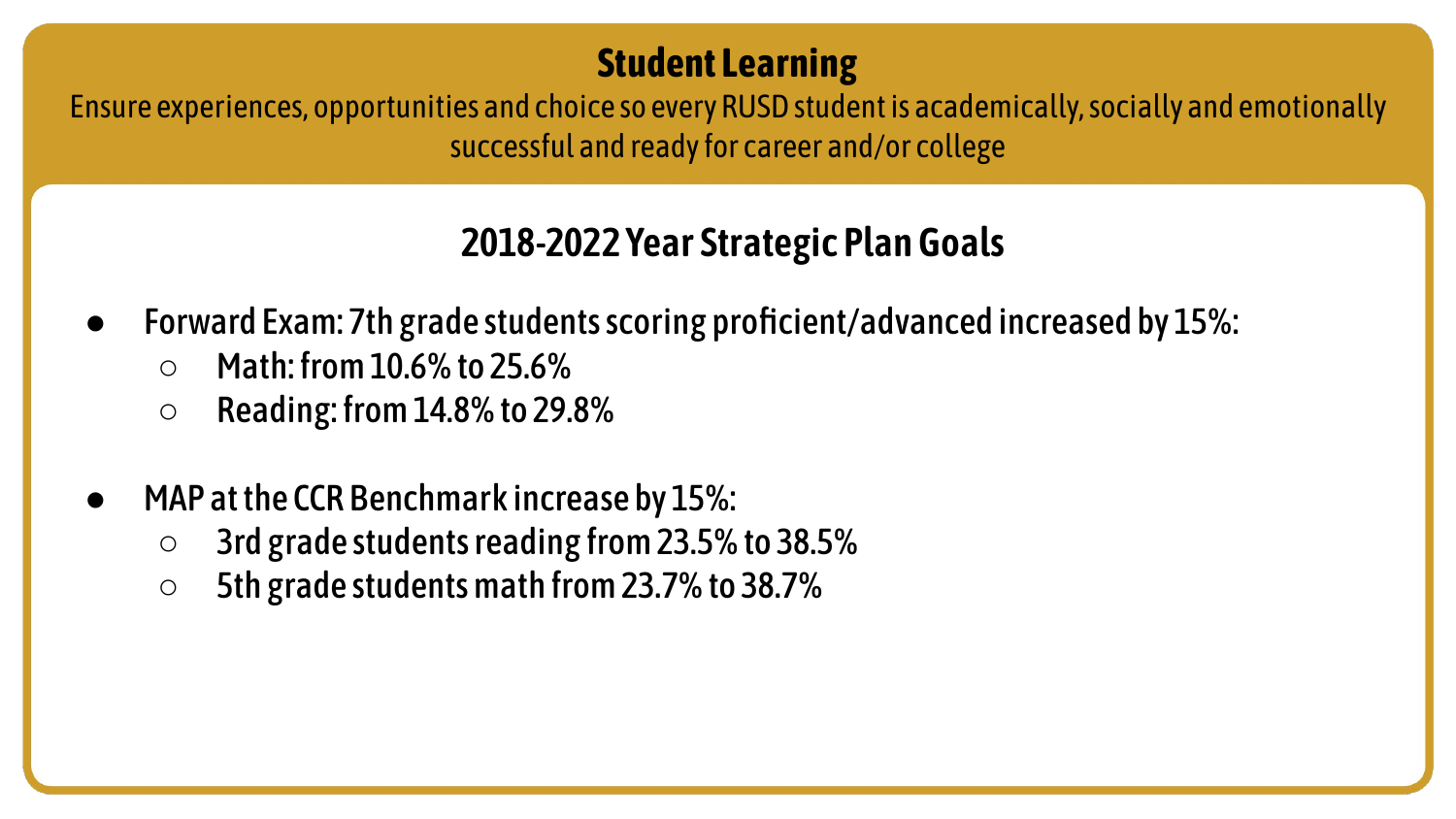Ensure experiences, opportunities and choice so every RUSD student is academically, socially and emotionally successful and ready for career and/or college

| Four year graduation rate to meet or exceed state average by 2022 (17/18)           | 74.8% | 0.1%    |
|-------------------------------------------------------------------------------------|-------|---------|
| ACT 11th grade students at or above the CCR Benchmark - Math (17/18)                | 13.4% | $1.8\%$ |
| ACT 11th grade students at or above the CCR Benchmark - Reading (17/18)             | 19.8% | $1.6\%$ |
| Ninth grade students earning 7 HS credits (inc Alg 1 and Science or higher) (18/19) | 62.5% | $1.1\%$ |
| Forward Exam: 7th gr students scoring P/A - Math (17/18)                            | 13.7% | 1.0%    |
| Forward Exam: 7th gr students scoring P/A - Reading (17/18)                         | 18.2% | 2.2%    |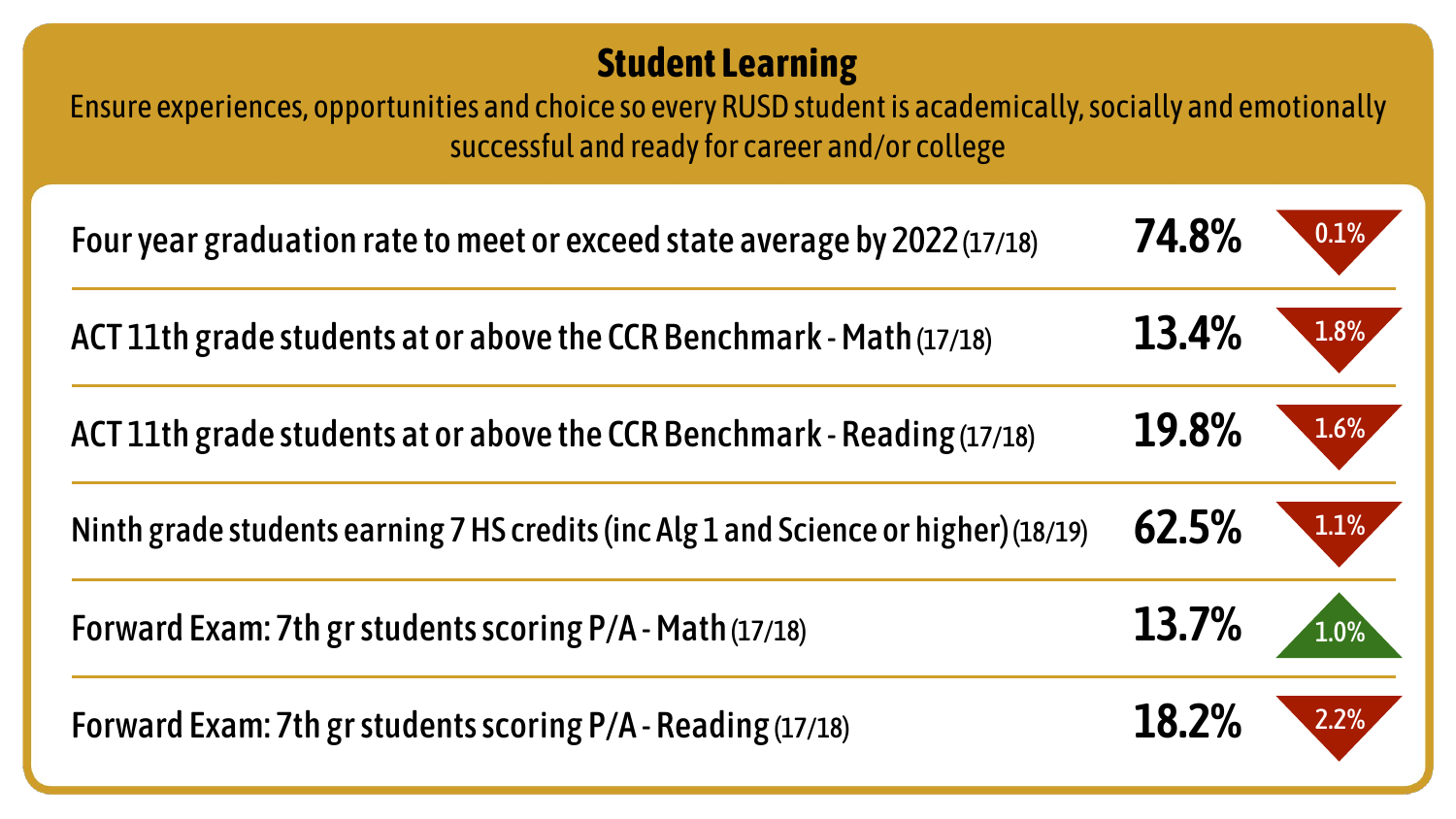Ensure experiences, opportunities and choice so every RUSD student is academically, socially and emotionally successful and ready for career and/or college

MAP at the CCR benchmark - 3rd grade reading (18/19) **1.54% 27.51%** 1.54%





MAP at the CCR benchmark - 5th grade math (18/19) **26.65%** 2.86%



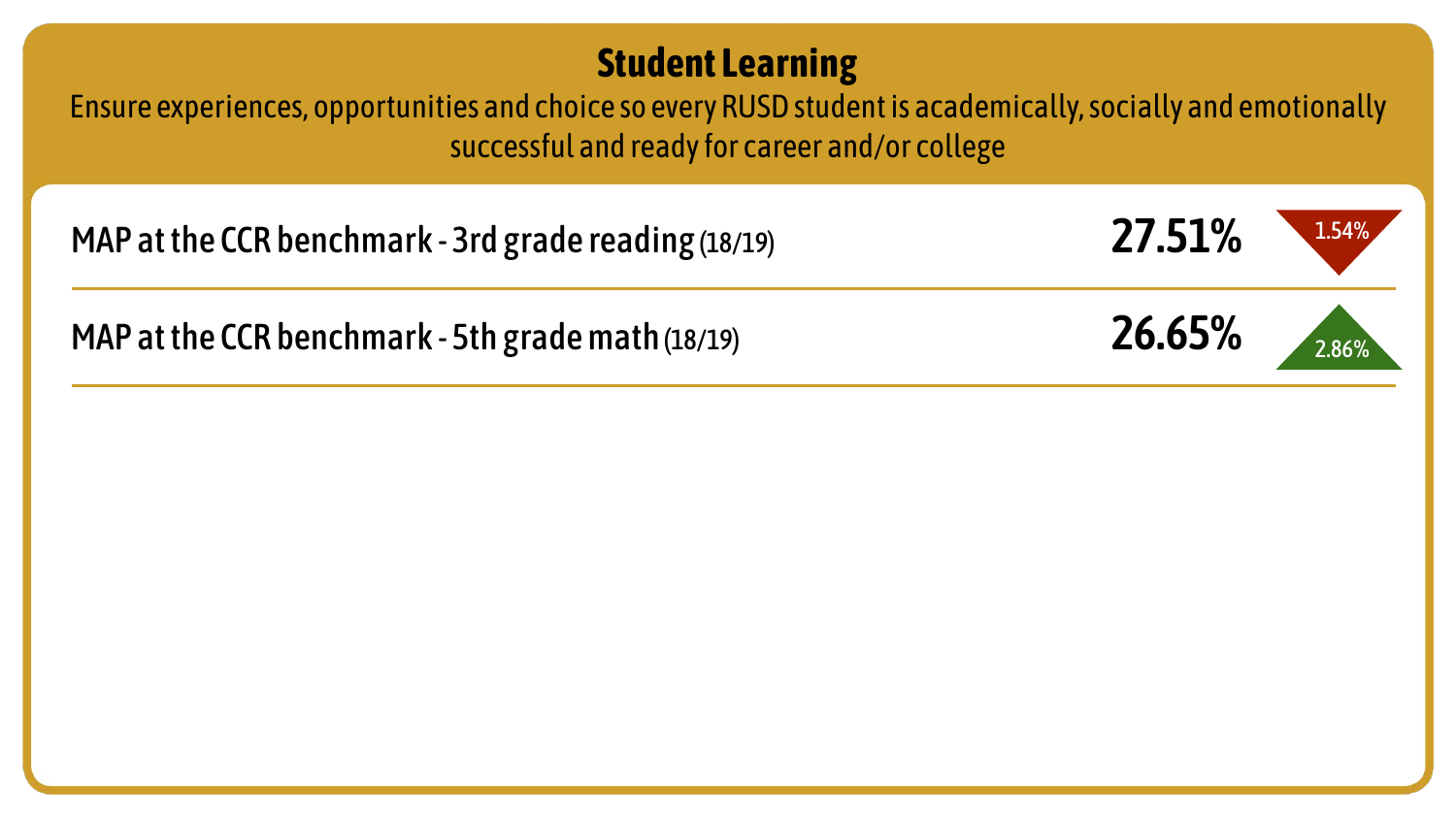Consistently demonstrate our Core Values so that RUSD is a great place to learn, work and succeed

# **2018-2022 Year Strategic Plan Goals - STUDENTS**

- **Student Engagement Survey:** 
	- Safety: "Feel safe" from 3.89 to 4.50
	- Teachers: "My teachers/administrators care about me" from 4.19 to 4.70
	- Climate: "I like going to school" from 3.67 to 4.0
- District Average Daily Attendance: Increase from 92.4% to 97%
- Reduce number of suspensions across the District by 50%
	- Elementary: from 1,875 to 938
	- Middle: from 1,698 to 849
	- $\circ$  High: from 1,178 to 589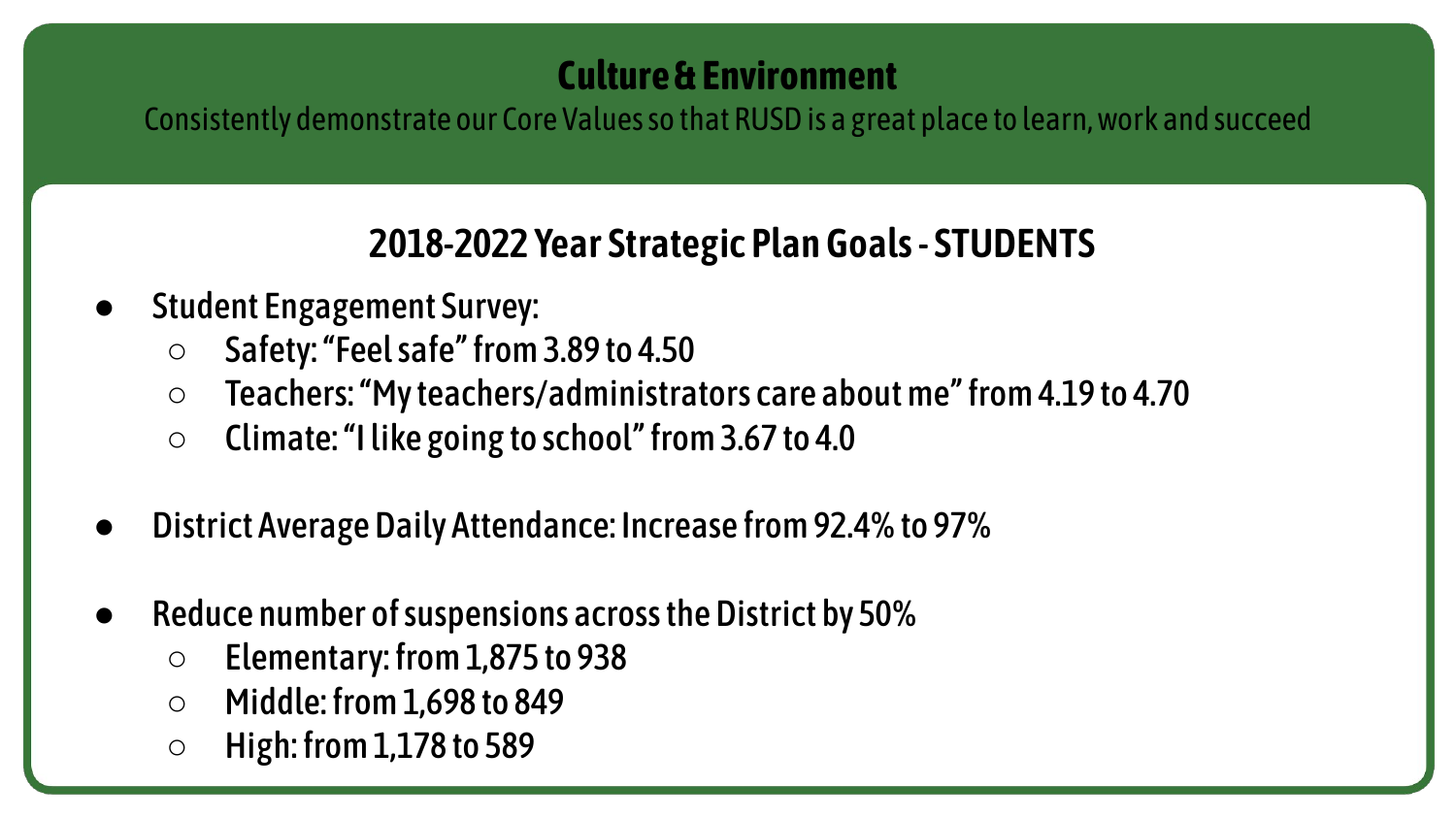Consistently demonstrate our Core Values so that RUSD is a great place to learn, work and succeed

## **2018-2022 Year Strategic Plan Goals - EMPLOYEES**

- Employee Engagement Survey to at least 50%
- Increase Employee Engagement Survey District mean from 3.43 to 4.5
- Increase staff attendance rate from 84% to 90
- Increase District Services Survey District mean store to 4.5 or higher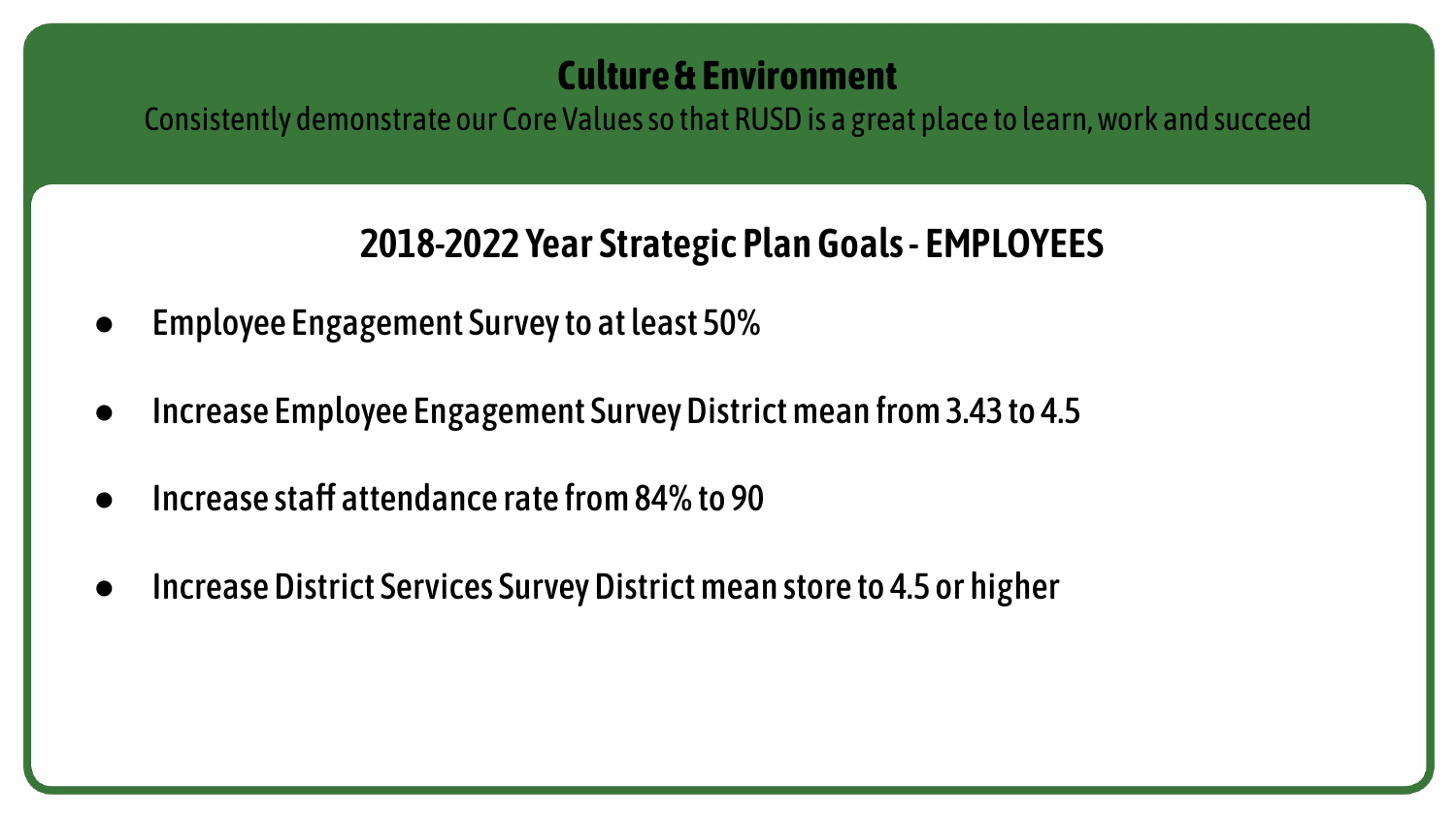Consistently demonstrate our Core Values so that RUSD is a great place to learn, work and succeed

| Parent survey: "I regularly receive feedback from school staff on how well<br>my child is learning." | 3.67  | .25 <sub>1</sub> |
|------------------------------------------------------------------------------------------------------|-------|------------------|
| Parent survey: "My family is treated with respect at this school."                                   | 4.25  | $\overline{11}$  |
| Employee engagement survey participation to 50%+.                                                    | 1,149 | 493              |
| Students: "I feel safe at my school."                                                                | 4.04  | .13              |
| Students: "My teachers/administrators care about me."                                                | 4.39  | .14              |
| Students: "I like going to school."                                                                  | 3.71  | .19              |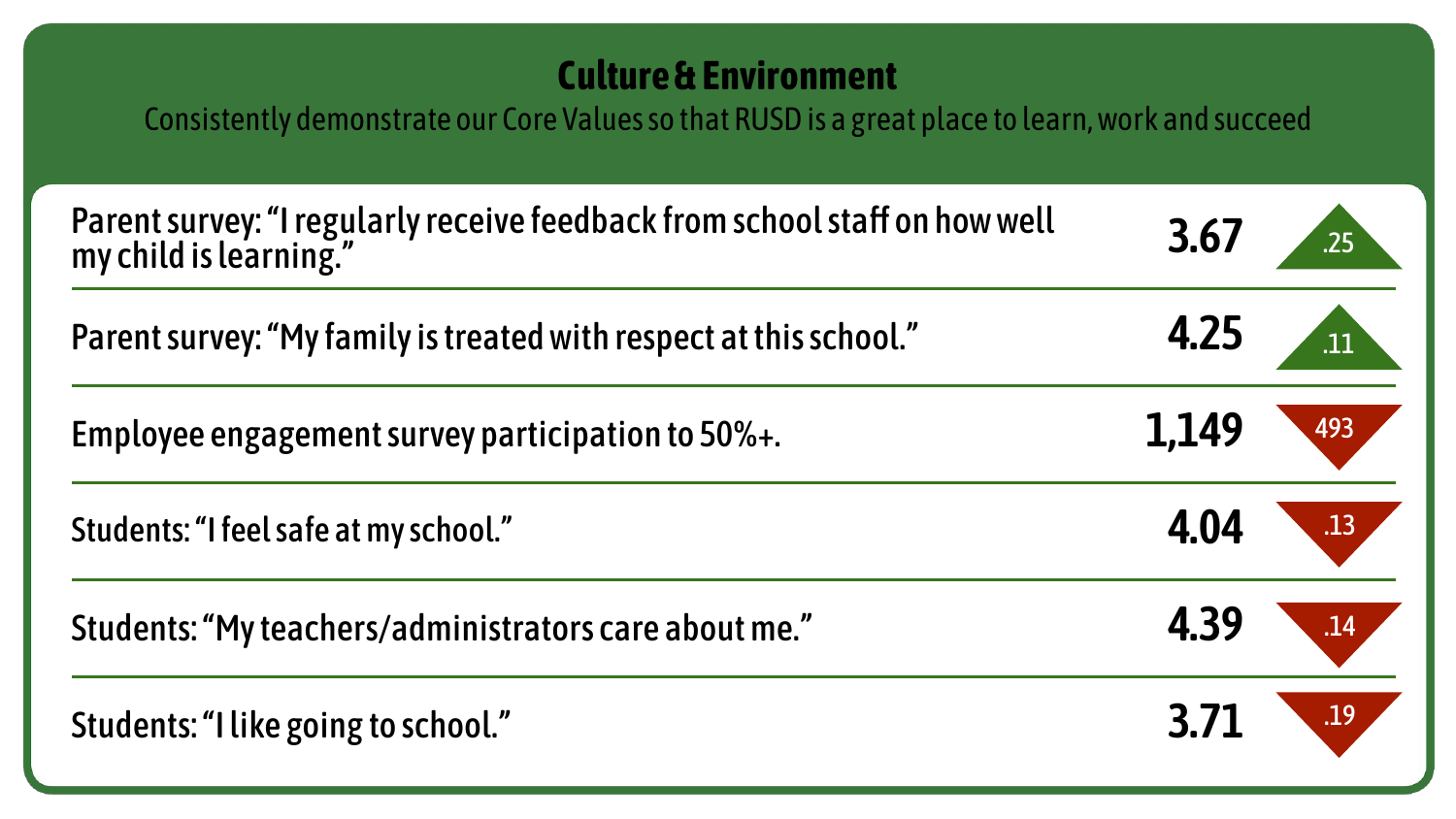Consistently demonstrate our Core Values so that RUSD is a great place to learn, work and succeed

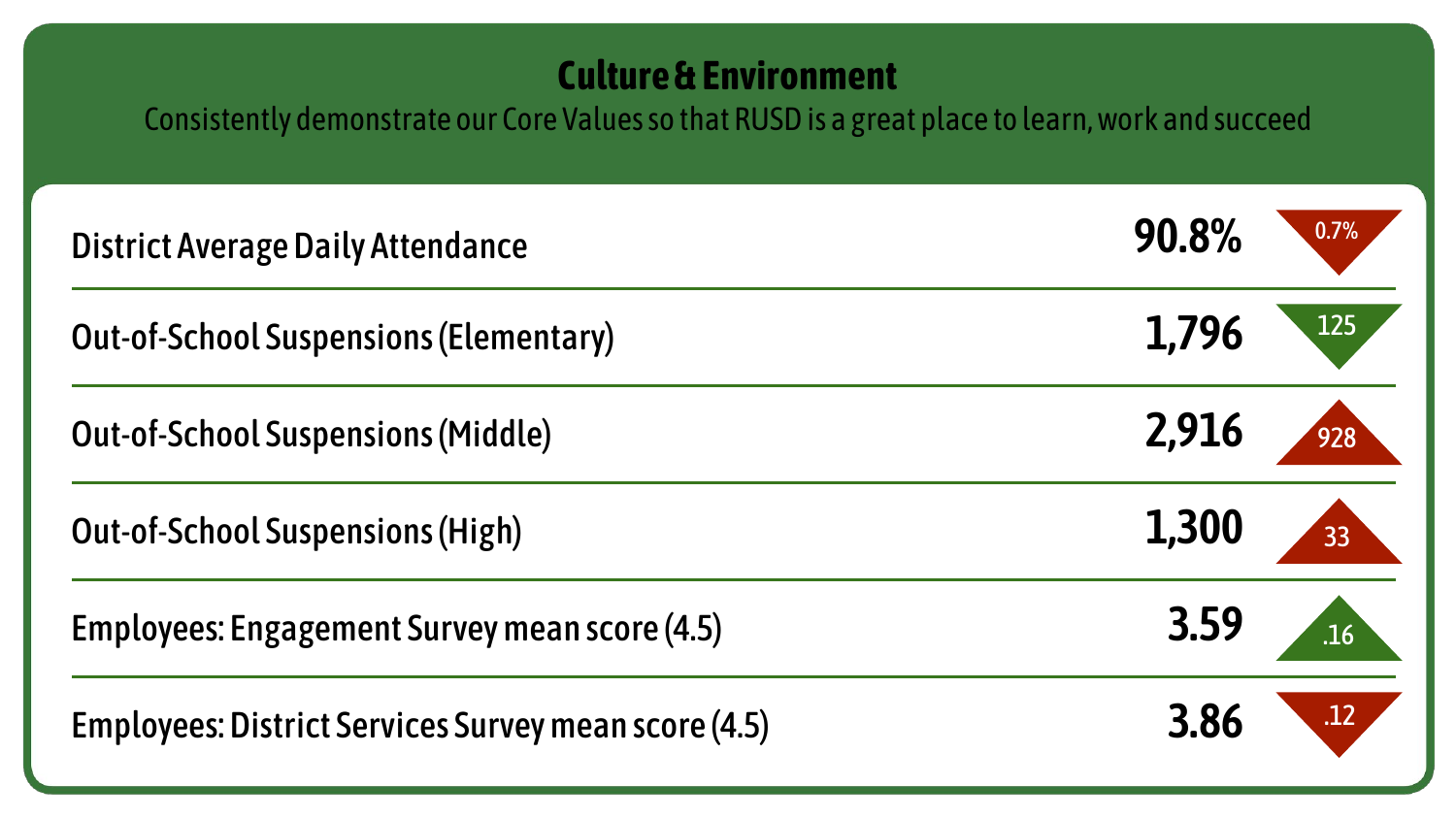Consistently demonstrate our Core Values so that RUSD is a great place to learn, work and succeed

| Employees: Pre-service School of Education Placements (+2%)                                                  | 171    |                                       |
|--------------------------------------------------------------------------------------------------------------|--------|---------------------------------------|
| Employees: College/University Cohort Opportunities (3):<br>STAR, ÚTPP, EBL                                   |        |                                       |
| <b>Employees: Staff Attendance (&gt;90%)</b>                                                                 |        | <b>Currently 94.91%</b>               |
| Employees: 85% of substitute teacher requests will be filled daily<br>(AESOP Substitute System)              | 71.14% | 12.86%                                |
| Employees: Implement new teacher compensation structure to attract<br>and retain high quality staff.         |        | <b>Complete</b>                       |
| Improve school climate for students: Increase student<br>Increase goal 2%<br>participation in meal programs. |        | 13.4% Breakfast<br><b>17.4% Lunch</b> |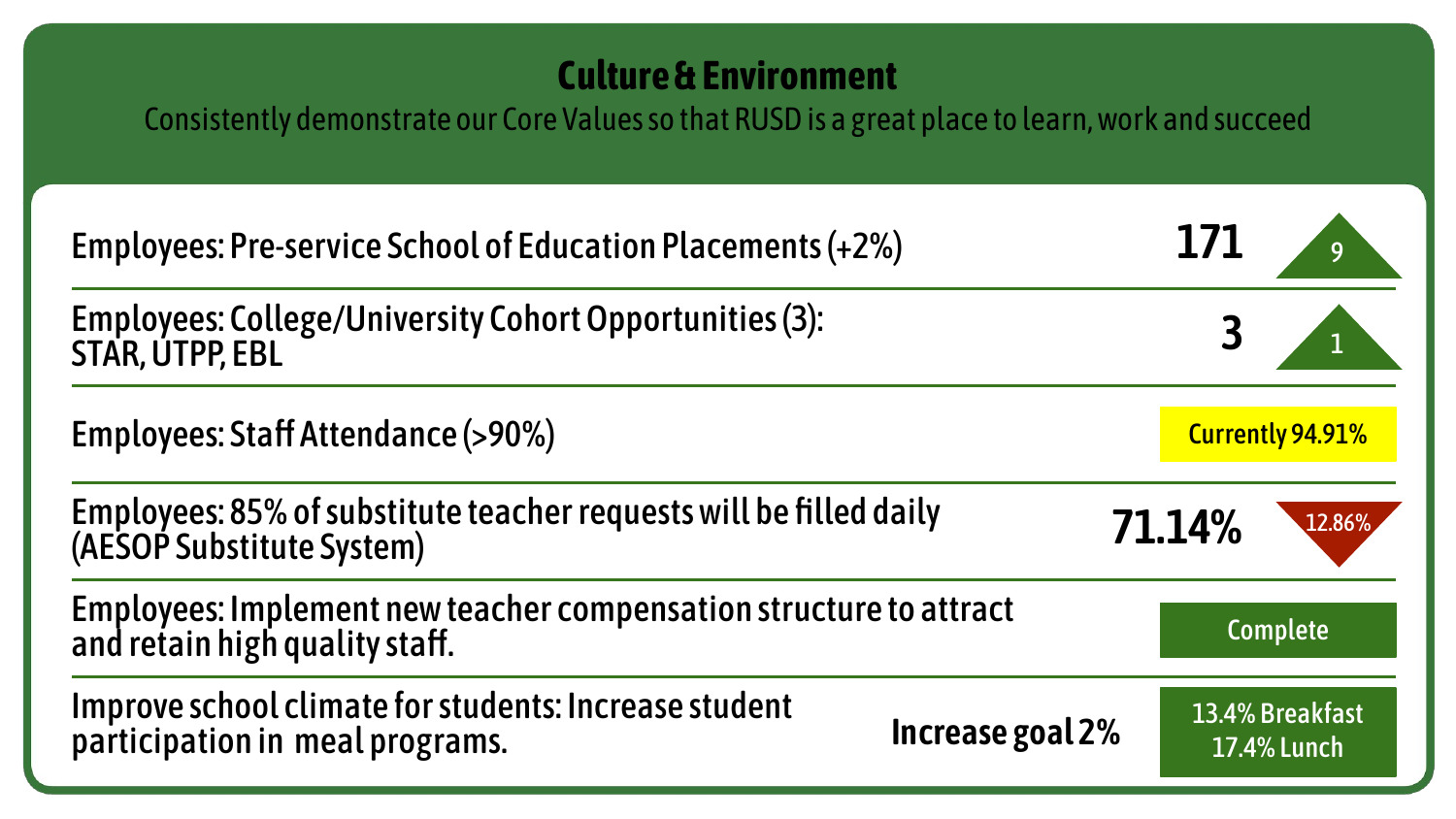## **Partnerships & Community**

Create strong family, community and business partnerships to accelerate our collective impact on student success

- Establish at least 250 active District-level business and nonprofit partnerships
- Significantly expand opportunities for family engagement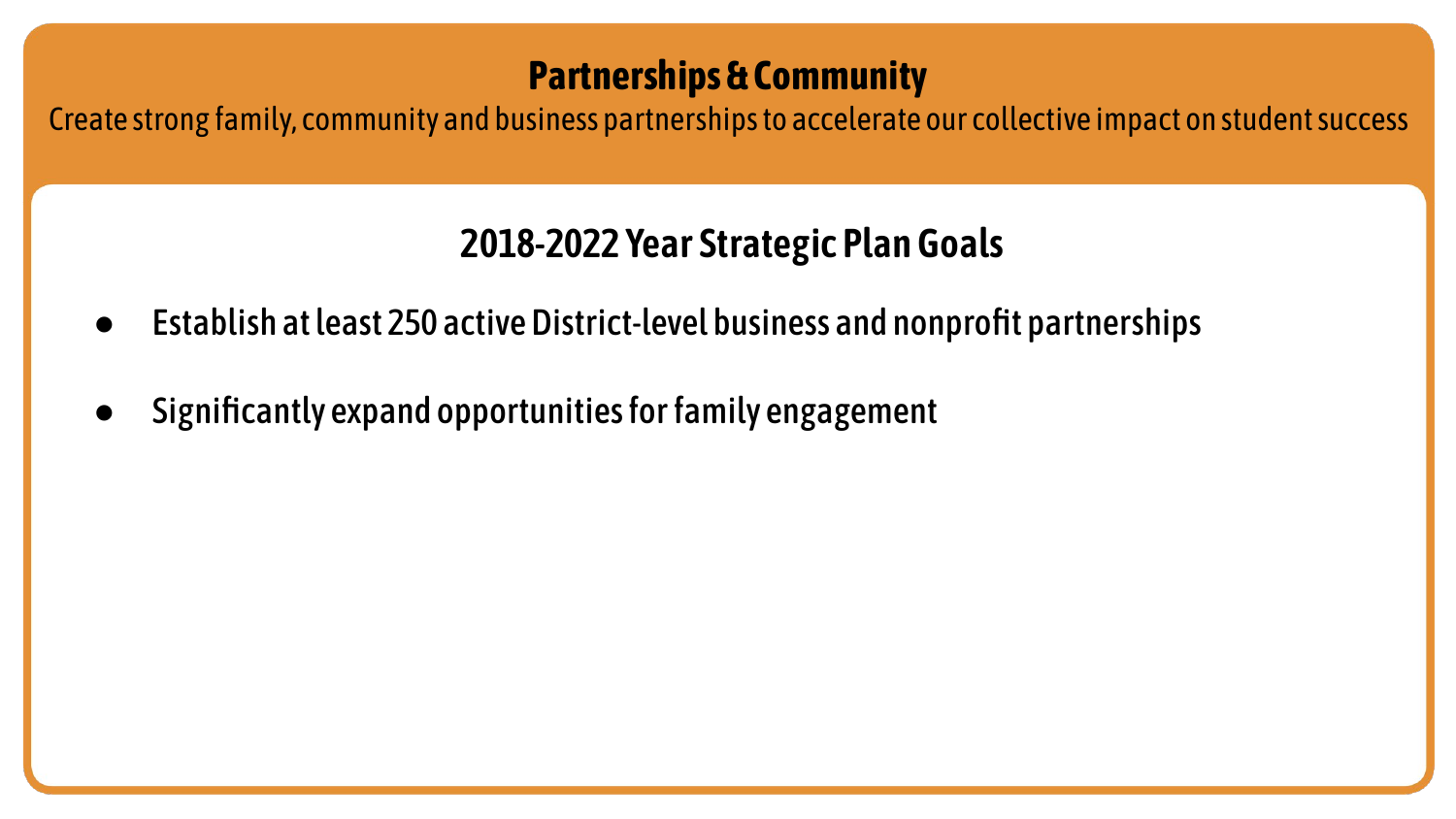## **Partnerships & Community**

Create strong family, community and business partnerships to accelerate our collective impact on student success

| Parent University (increase family & community participants)                             |       |             |
|------------------------------------------------------------------------------------------|-------|-------------|
| <b>Family Empowerment Day (increase participation)</b>                                   | 1,800 | 232         |
| Increase school choice enrollments by 2%                                                 | 3,497 | 19%         |
| Increase families willing to recommend RUSD schools from 3.90 to 3.94<br>(parent survey) | 4.03  | .13         |
| Maintain 93%+ positive/neutral media coverage                                            | 93%   | In progress |
| Establish at least 250 active District-level business and nonprofit<br>partnerships      | 777   |             |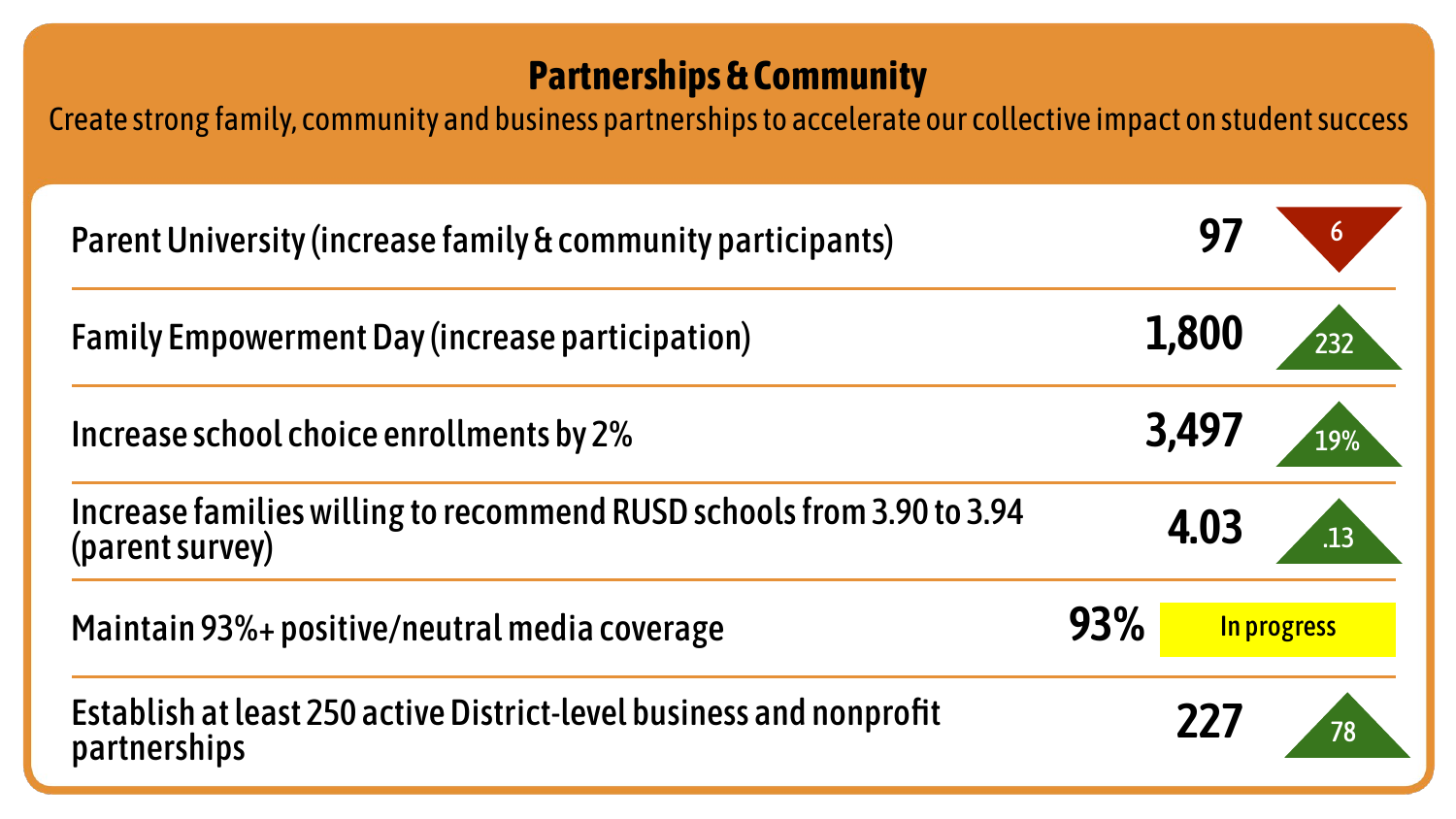## **Partnerships & Community**

Create strong family, community and business partnerships to accelerate our collective impact on student success

| <b>Establish 120 Youth Apprenticeship Placements</b>                                                                                             | 121             |  |
|--------------------------------------------------------------------------------------------------------------------------------------------------|-----------------|--|
| Establish at least 500 active District-level community volunteers                                                                                | 654             |  |
| Establish business partnerships: Expand vendor contracts with local and<br>underrepresented business owners with vendor fair and tracking system | <b>Complete</b> |  |
| Expand Family Engagement: Implement process improvements for parent<br>fee payments and increase collection compliance                           | In progress     |  |
|                                                                                                                                                  |                 |  |
|                                                                                                                                                  |                 |  |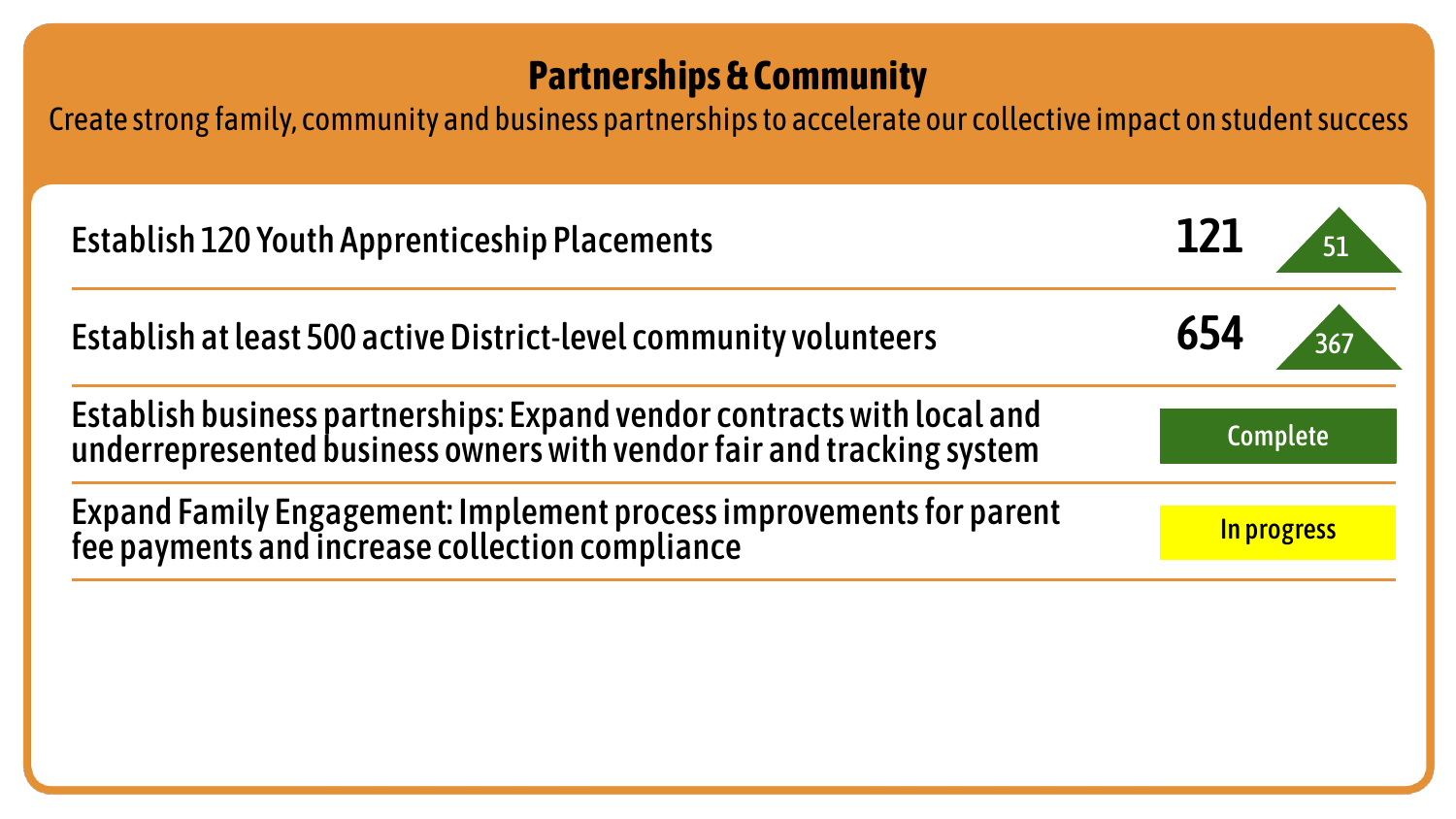## **Financial & Operational Excellence**

Ensure fiscal decisions and infrastructure planning align to student-centered District priorities

- Assure long-range fiscal planning and annual budget development adequately funds student-centered programs and priorities
- Establish District's budget process and budget documents according to Government Finance Officers Association (GFOA) standards
- Sustain District fund balance at 15% or higher of the annual operating budget
- Reduce the Facilities Conditions Index from 18% to 14%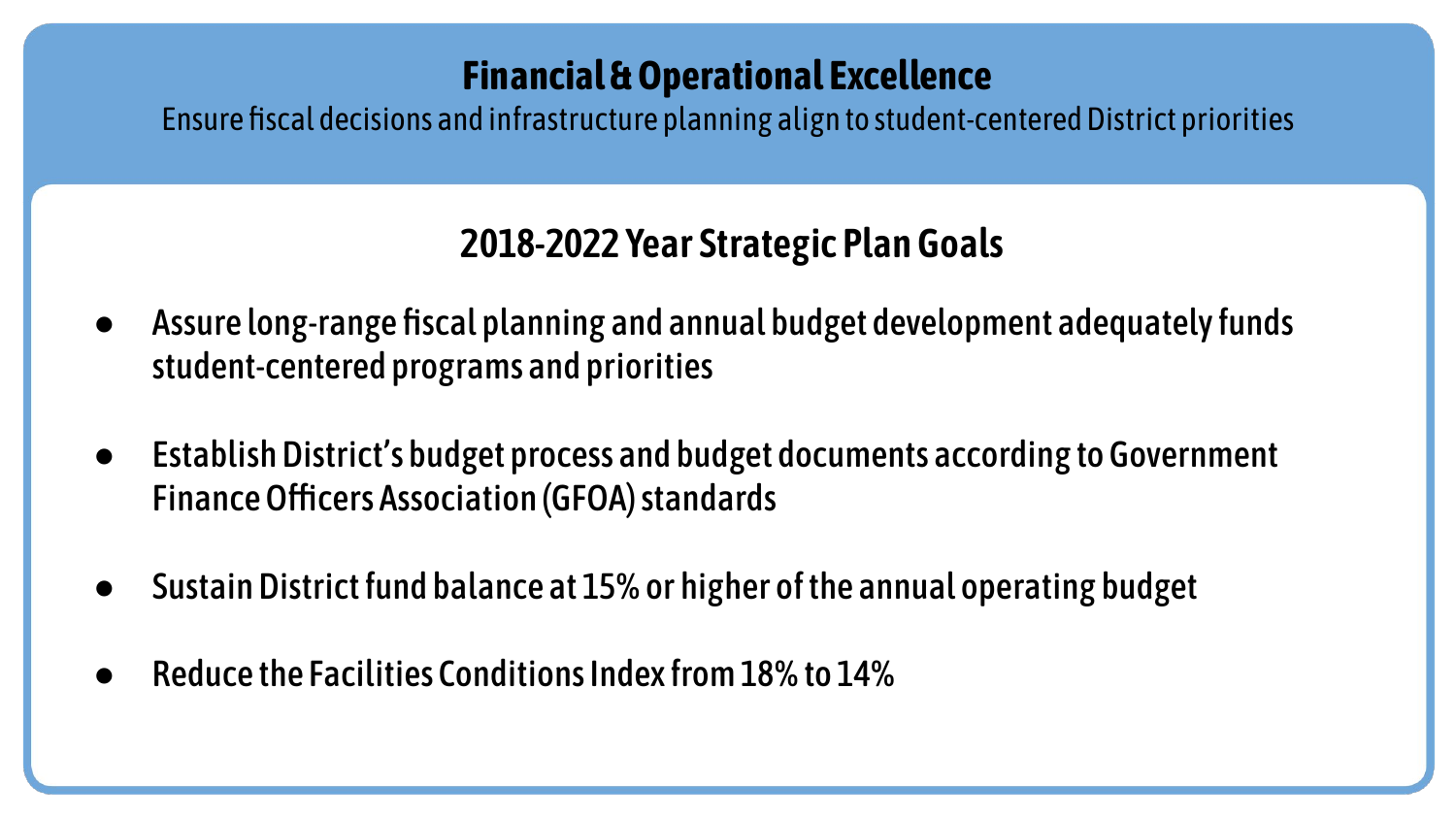## **Financial & Operational Excellence**

Ensure fiscal decisions and infrastructure planning align to student-centered District priorities

| Sustain the fund balance at 15% or higher                                                                                                                                                  | Est.: 16.3%        |
|--------------------------------------------------------------------------------------------------------------------------------------------------------------------------------------------|--------------------|
| Assure long-range fiscal planning: Coordinate with BOE on process for<br>development and approval of plan (5/2019 goal)                                                                    | <b>No Progress</b> |
| Assure long-range fiscal planning: Assess impacts of District economic<br>and demographic changes on finances, programs, and facilities                                                    | N/A                |
| Establish budget process to meet GFOA standards for Best Practices in School<br>Budgeting: Communicate implementation plan and (1B) Update BOE budget policies.                            | <b>No Progress</b> |
| Establish budget process to meet GFOA standards for Best Practices in School Budgeting: (2A) align<br>strategic goals, (2B) Root Causes Training, (4C) Define School Allocation Structures | In progress        |
| Establish budget documents to meet GFOA standards for Best Practices in<br><b>School Budgeting</b>                                                                                         | In progress        |